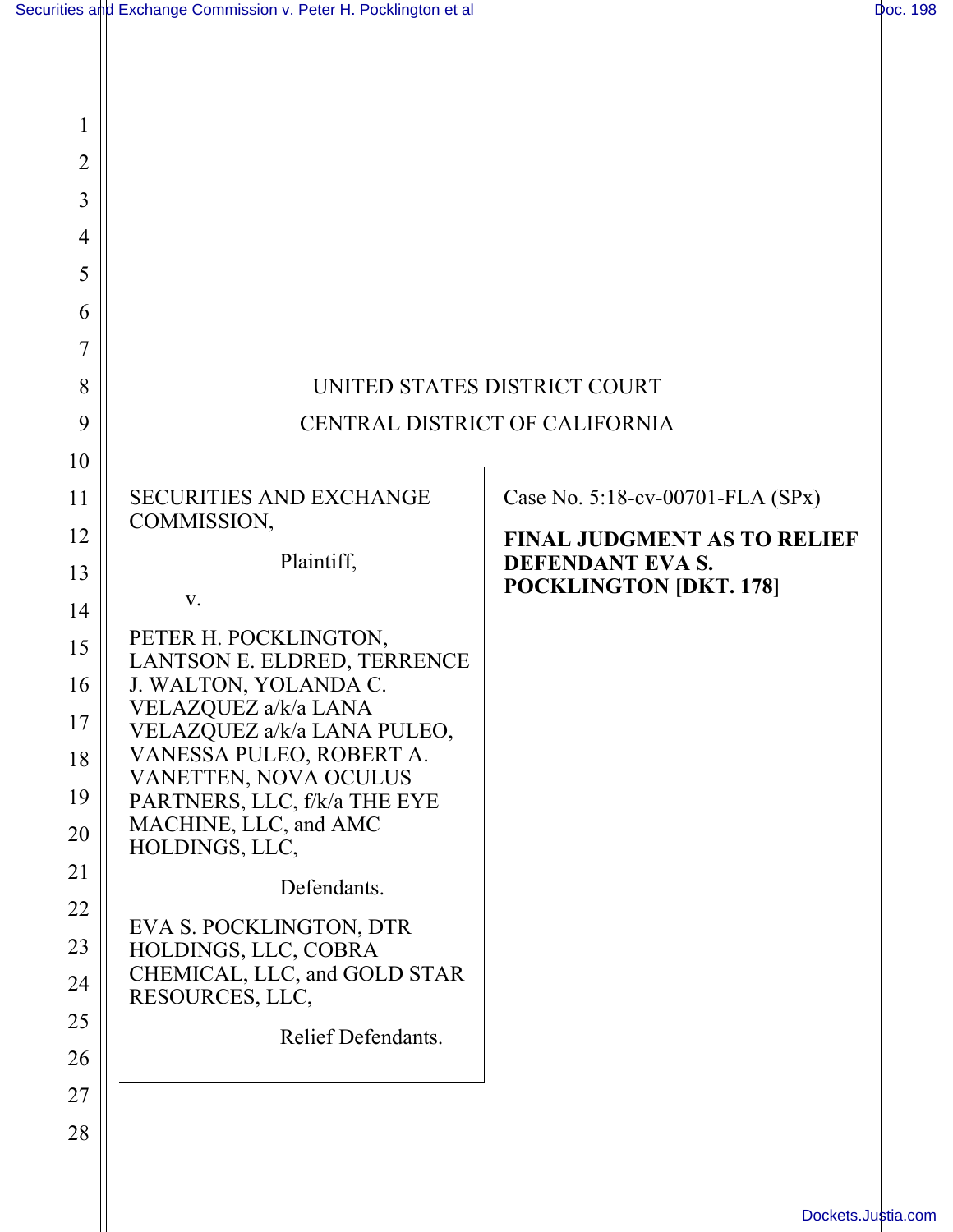## **FINAL JUDGMENT AS TO EVA S. POCKLINGTON**

The Securities and Exchange Commission (the "Commission") having filed a Complaint and Relief Defendant Eva S. Pocklington ("Relief Defendant") having entered a general appearance; consented to the court's jurisdiction over Relief Defendant and the subject matter of this action; consented to entry of this Final Judgment without admitting or denying the allegations of the Complaint (except as to jurisdiction and except as otherwise provided herein in paragraph III); waived findings of fact and conclusions of law; and waived any right to appeal from this Final Judgment:

## **I.**

IT IS HEREBY ORDERED, ADJUDGED, AND DECREED that Relief Defendant is jointly and severally liable with Defendant Peter Pocklington for disgorgement of \$130,382.00, representing net profits gained as a result of the conduct alleged in the Complaint, together with prejudgment interest thereon in the amount of \$19,601.74, for a total of \$149,983.74. Relief Defendant shall satisfy this obligation by paying \$149,983.74 to the Securities and Exchange Commission within 30 days after entry of this Final Judgment.

Relief Defendant may transmit payment electronically to the Commission, which will provide detailed ACH transfer/Fedwire instructions upon request. Payment may also be made directly from a bank account via Pay.gov through the SEC website at http://www.sec.gov/about/offices/ofm.htm. Relief Defendant may also pay by certified check, bank cashier's check, or United States postal money order payable to the Securities and Exchange Commission, which shall be delivered or mailed to:

Enterprise Services Center Accounts Receivable Branch 6500 South MacArthur Boulevard Oklahoma City, OK 73169

and shall be accompanied by a letter identifying the case title, civil action number,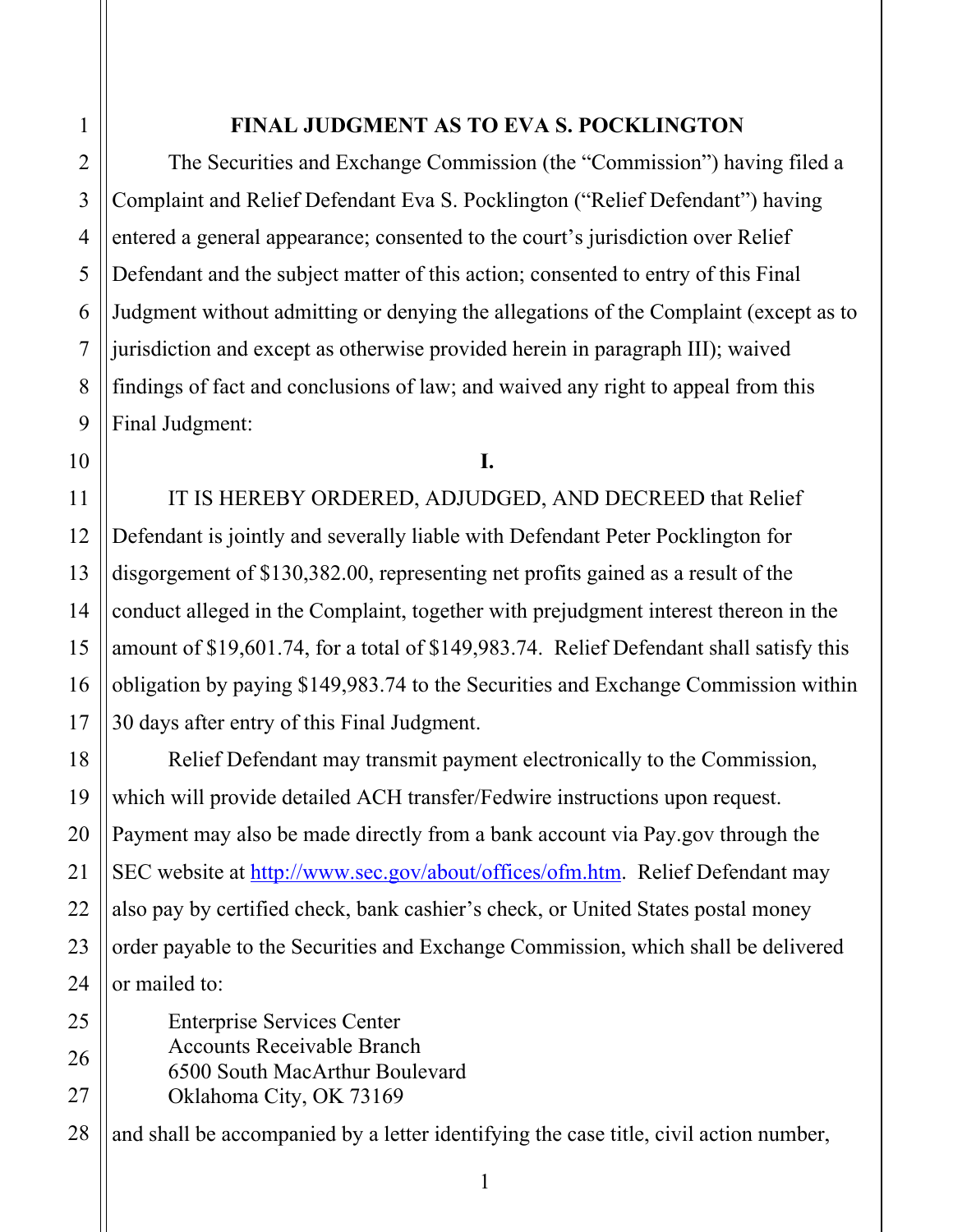and name of this court; Eva S. Pocklington as a defendant in this action; and specifying that payment is made pursuant to this Final Judgment.

Relief Defendant shall simultaneously transmit photocopies of evidence of payment and case identifying information to the Commission's counsel in this action. By making this payment, Relief Defendant relinquishes all legal and equitable right, title, and interest in such funds and no part of the funds shall be returned to Relief Defendant.

The Commission shall hold the funds (collectively, the "Fund") until further order of this court. The SEC may propose a plan to distribute the Fund subject to the court's approval, and the court shall retain jurisdiction over the administration of any distribution of the Fund.

The Commission may enforce the court's judgment for disgorgement and prejudgment interest by using all collection procedures authorized by law, including, but not limited to, moving for civil contempt at any time after 30 days following entry of this Final Judgment. Relief Defendant shall pay post judgment interest on any amounts due after 30 days of entry of this Final Judgment pursuant to 28 U.S.C. § 1961.

## **II.**

IT IS FURTHER ORDERED, ADJUDGED, AND DECREED that the Consent is incorporated herein with the same force and effect as if fully set forth herein, and that Relief Defendant shall comply with all of the undertakings and agreements set forth therein.

## **III.**

IT IS FURTHER ORDERED, ADJUDGED, AND DECREED that, solely for purposes of exceptions to discharge set forth in Section 523 of the Bankruptcy Code, 11 U.S.C. § 523, the allegations in the complaint are true and admitted by Relief Defendant, and further, any debt for disgorgement, prejudgment interest, civil penalty or other amounts due by Relief Defendant under this Final Judgment or any other